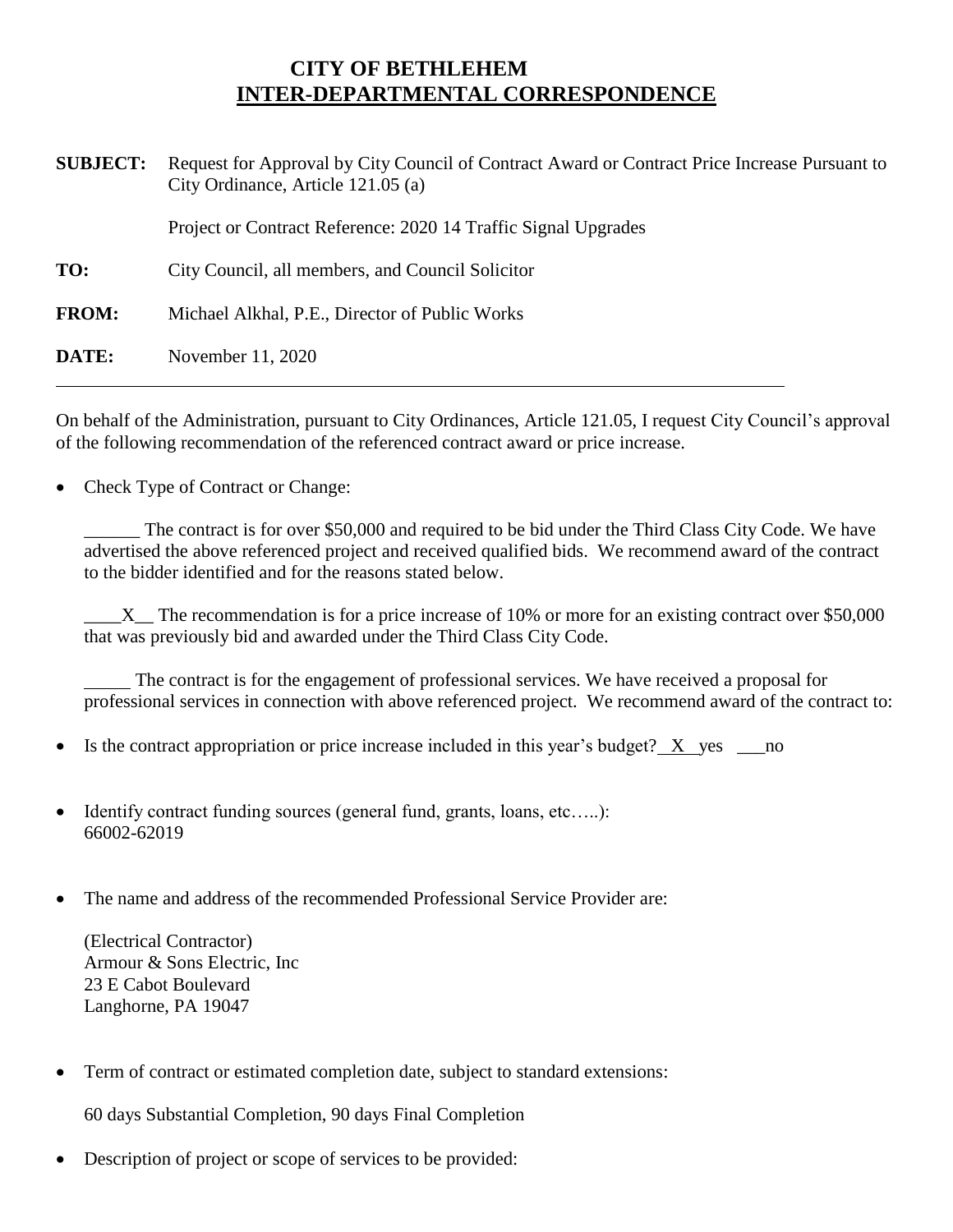Upon award, the City was made aware that the bid items contained within the Base Bid for the Electrical Contractor were erroneously switched with the items for the Alternate Bid (Linden and Broad Streets Intersection Electrical). Armour Electric was the lowest bidder for both intersections, and so a price increase to the contract is all that is needed to address this error. The City intends to award the work for the intersection of Elizabeth Ave and Linden Street and not the alternate intersection at Linden and Broad Streets at this time. The bid difference is \$28,080, bringing the contract total to \$126,077.

 State the actual or estimated price to the City or the proposed Department budget allowance for the initial term; and state payment rate per unit of service if applicable:

\$126,077– Armour & Sons Electric, Inc. (Electric Contractor)

- Number of renewal term options and duration of each renewal, if any: N/A
- Maximum dollar value of all renewals provided for beyond the original term as if all renewals were exercised:  $N/A$
- Reasons for recommendation of Administration and Council approval of contract:

Armour Electric's bid was still the lowest of three (3) bids and the change order is to reflect their bid price items for the correct intersection. The revised total contract of \$126,077 is within the City's budgeted amount for this project.

Please approve this recommendation by passing the accompanying resolution. A vote of final approval is requested at the first City Council agenda listing of this matter.

 $O$ By:

Department Head

Copies To: Mayor Director of Administration Director of Budget and Finance Law Bureau Purchasing Bureau **Controller** Project Manager Attachment: proposed resolution